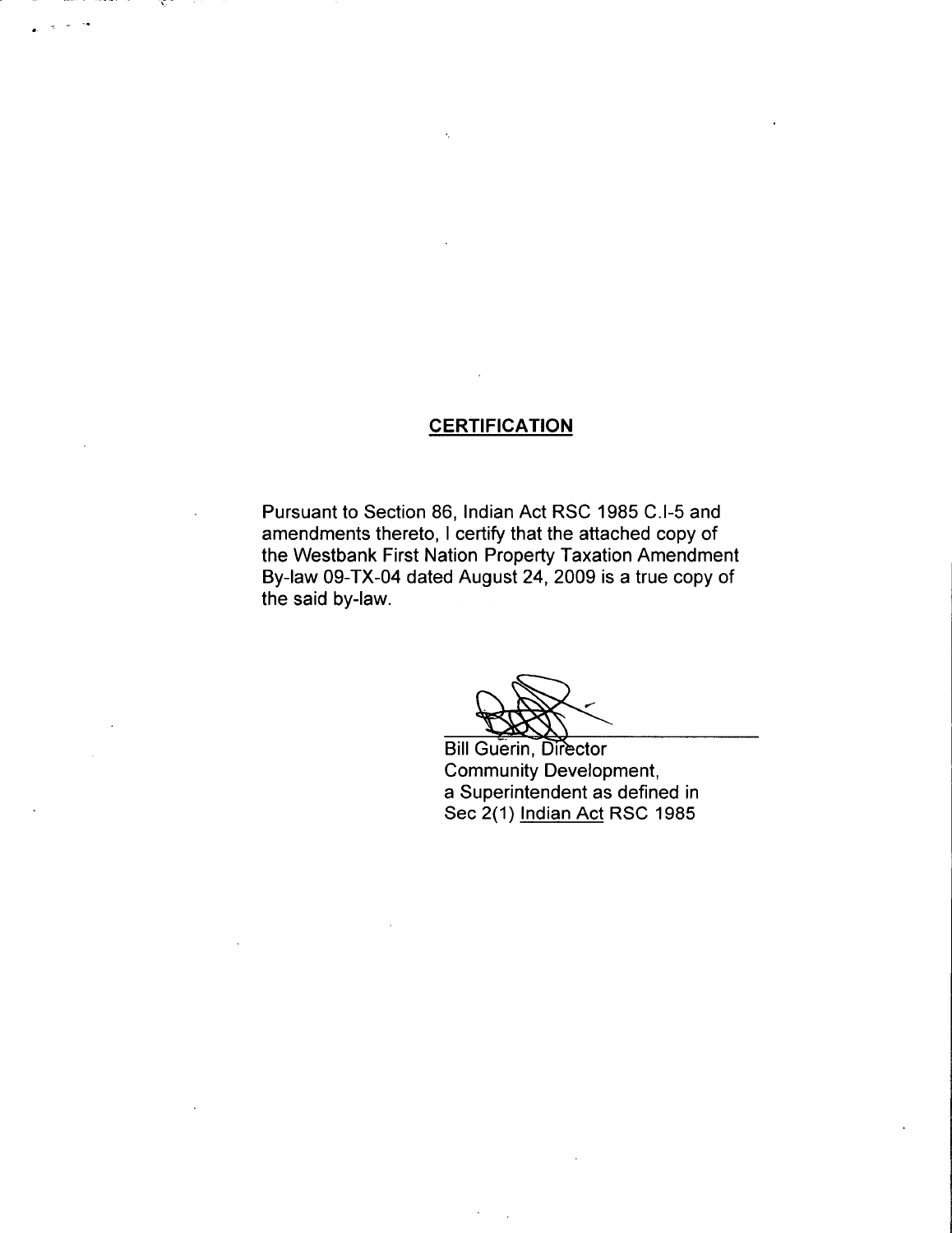Ministre des Affaires indiennes et ou Nord canadien et interlocuteur fédéral auprès des Métis et des Indiens non inscrits



Minister of Indian Affairs and Northern Development and Federal Interlocutor for Métis and Non-Status Indians.

Ottawa, Canada K1A 0H4

I, the Minister of Indian Affairs and Northern Development, HEREBY

APPROVE, pursuant to section 83 of the *Indian Act*, the following by-law

made by the Westbank First Nation, in the Province of British Columbia, at

a meeting held on the 24th day of August 2009.

**Westbank First Nation Property Taxation Amendment By-law 09-TX-04** 

Dated at Ottawa, Ontario, this  $18^{11}$  day of December

2009.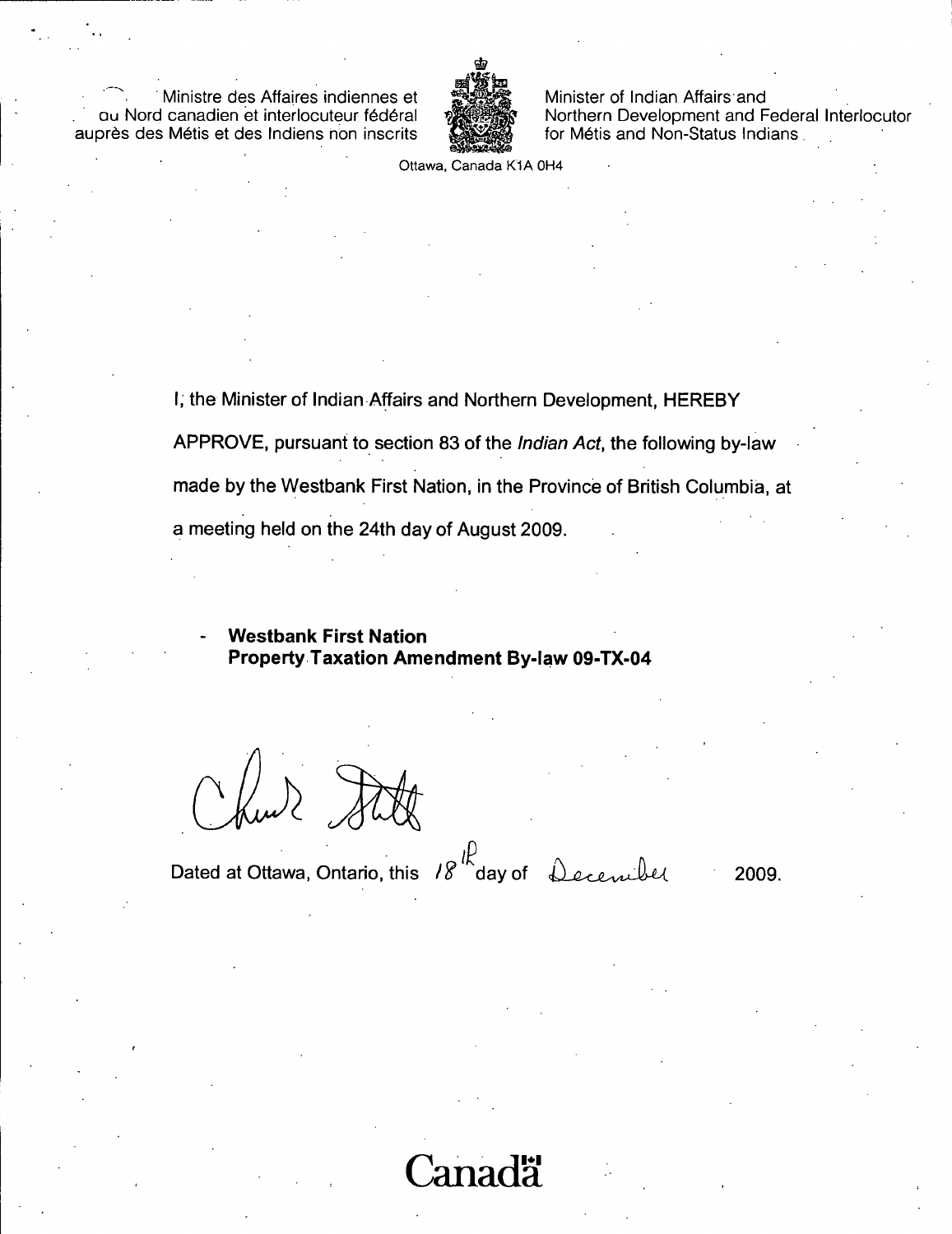# LEGAL CODE of the WESTBANK FIRST NATION

## WESTBANK FIRST NATION PROPERTY TAXATION AMENDMENT BYLAW 09-TX-04

#### WHEREAS:

The Council of the Westbank First Nation deems it advisable and in the best interests of the Westbank First Nation to continue to engage in the taxation for local purposes of land, or interests in land, in the reserve lands of the Westbank First Nation, including rights to occupy, possess or use land in the reserve lands of the Westbank First Nation;

### NOW BE IT HEREBY RESOLVED:

That the Property Taxation Amendment Bylaw 09-TX-04 be and is hereby enacted for the purpose of continuing assessment and taxation for local government purposes of land, in the reserve, including rights to occupy, possess or use land in the reserve, pursuant to the provisions of the Indian Act and in particular pursuant to the provisions of subsection  $83(1)$  of the *Indian Act*, and pursuant to the inherent right of self government,

And,

That upon approval by the Minister of Indian and Northern Affairs, the Property Taxation Amendment Bylaw 09-TX-04 shall come into full force and effect.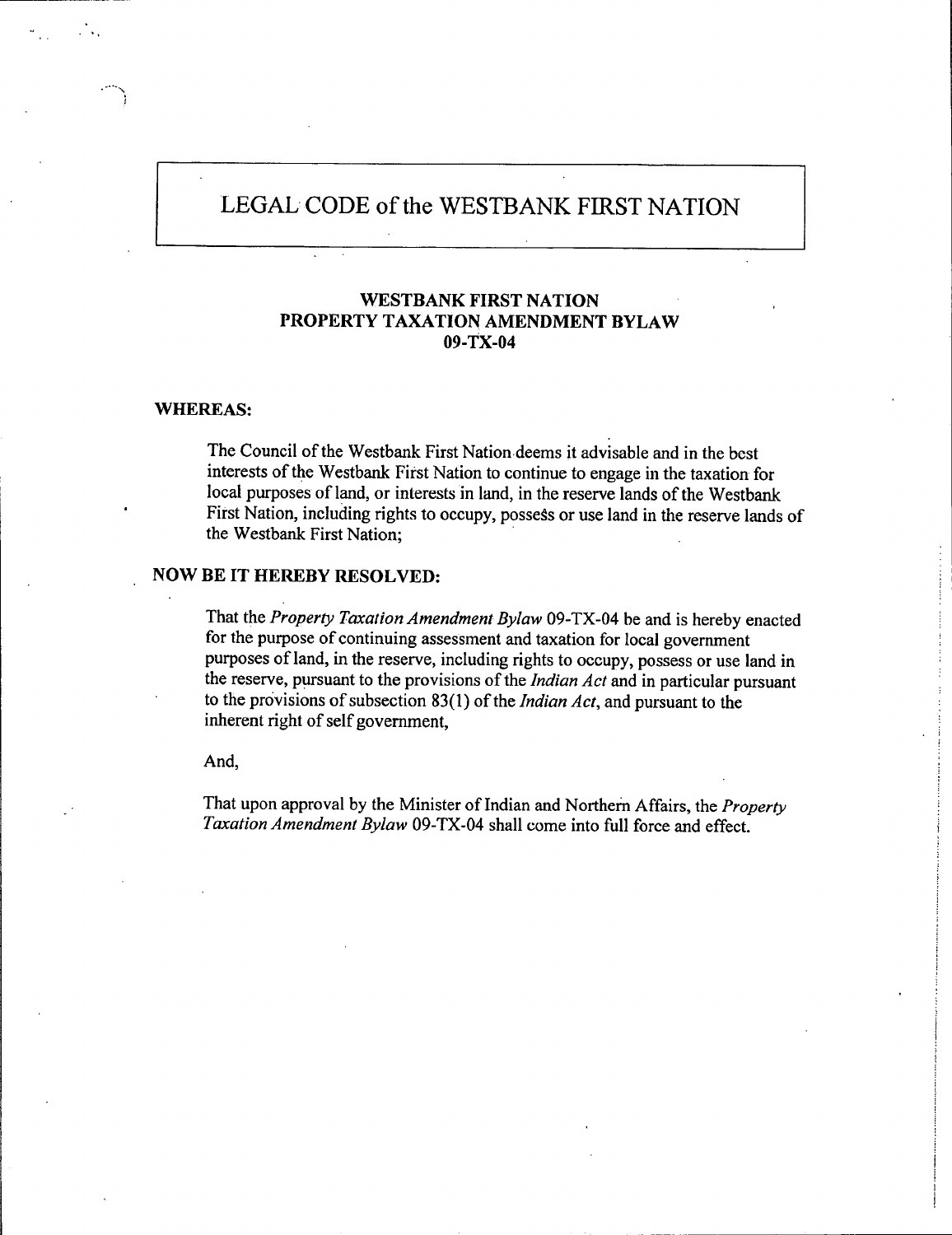#### WESTBANK FIRST NATION PROPERTY TAXATION AMENDMENT BYLAW 09-TX-04

- 1. This Property Taxation Amendment Bylaw amends the Westbank First Nation Property Taxation Bylaw 95-TX-08.
- 2. The following hereby added to sub section 14. (1): of the Westbank First Nation Property Taxation Bylaw 95-TX-08
- h) if, and for howsoever long as, council by band council resolution may approve, the property of a municipality that is:<br>(i) maintained or operated as a pay
	- i) maintained or operated as <sup>a</sup> park or recreation ground or for athletic or recreational purposes by the municipality; or
	- (ii) is utilized for the purposes of providing sanitary sewer services through sanitary sewer lines,
- j) if, and for howsoever long as, council by band council resolution may approve a building used or occupied by a religious body and used for public worship, religious education or as a church hall, and the land on which the building stands; provided that the land is registered in the name of: religious education or as a church hall, and the land of values of the religious organization using the building,<br>(i) the religious organization using the building,<br>(ii) trustees for the use of that organization or
	- (i) the religious organization using the building,<br>
	(ii) trustees for the use of that organization, or<br>
	(iii) a religious organization granting the lease of
	-
	- a religious organization granting the lease of the building and land to be used solely for public worship,
- k) if, and for howsoever long as, council by band council resolution may approve a building used or occupied by a non - profit organization that provides emergency services such as fire protection, or police protection, and the land on which the building stands,
- 1) if, and for howsoever long as, council by band council resolution may approve a building used solely as a hospital or seniors' home and not operated for profit, and the land on which the building stands,
- m) if, and for howsoever long as, council by band council resolution may approve a building used solely by a registered not for profit society or a fully registered charity, and the land on which the building stands.